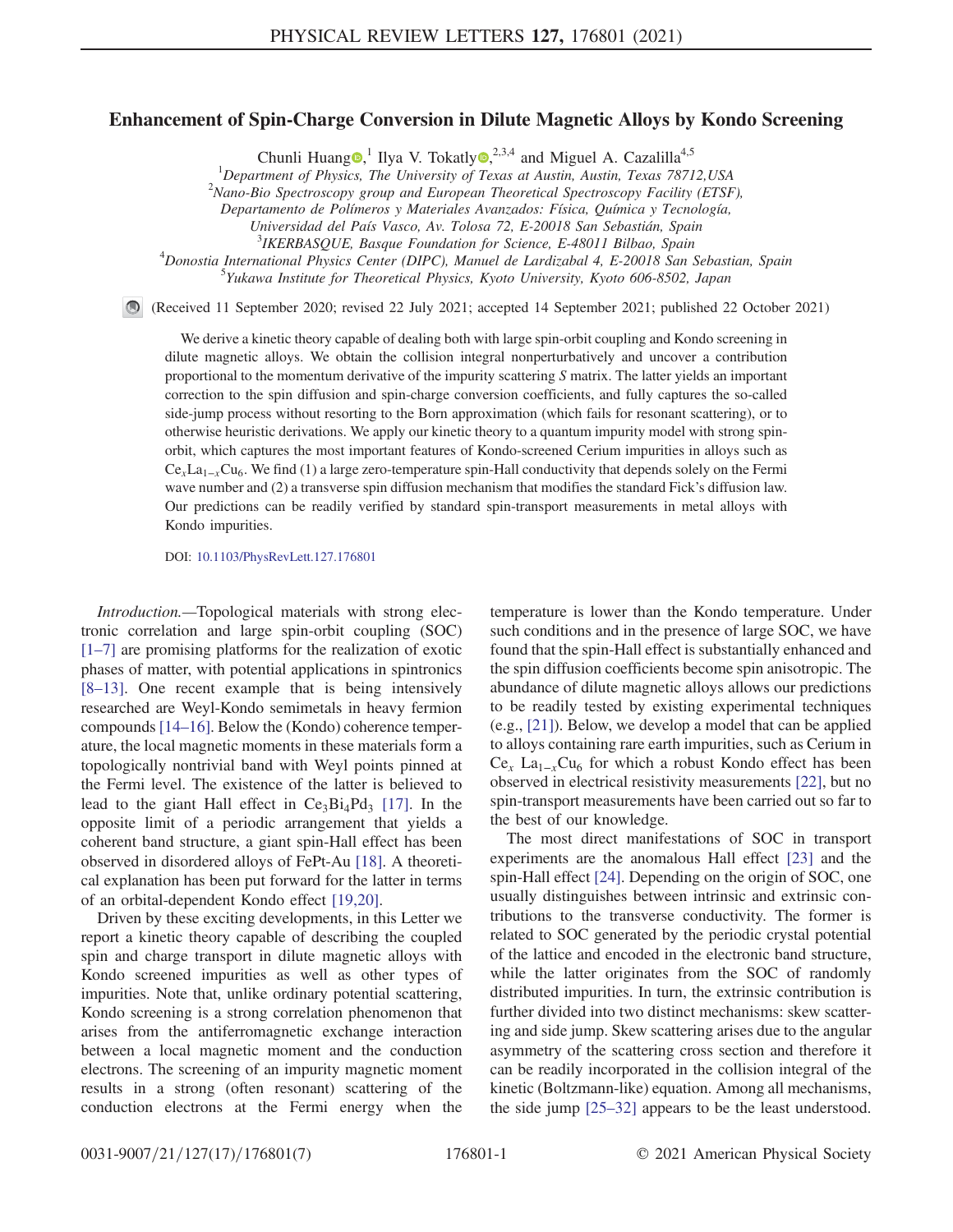Physically it can be attributed to a spin-dependent transverse shift (jump) of a wave packet scattered off the impurity. Since this effect does not show up in the scattering cross section, its inclusion in the kinetic theory is by no means straightforward. It is typically done heuristically by defining a coordinate "jump" δr of a wave packet, introducing the related anomalous velocity and a modified carrier energy dispersion, and incorporating these ingredients into the kinetic equation using reasonable, but still nonrigorous arguments [\[28,](#page-5-10)[33,](#page-5-11)[34\]](#page-5-12). On the other hand, a formal justification of the above procedure and/or derivations of the side-jump contribution from the rigorous quantum kinetic theory practically always rely on the lowest order Born approximation [[32](#page-5-9)]. Such an approach fails for magnetic impurities of heavy elements in the Kondo regime when neither scattering nor SOC can be considered weak. This motivates us to construct a kinetic theory to properly describe all extrinsic mechanisms (including side jump) self-consistently without resorting to any finite order Born approximation. We achieved this by computing the lesser impurity self-energy to first order in spatial derivative (but all orders in disorder potential strength). This gives rise to an additional contribution to the collision integral. When the kinetic theory is solved in the presence of the additional contribution, the side-jump correction to spin-Hall conductivity and diffusion constants follows automatically without any heuristic arguments.

Our theory predicts that the standard Fick's law of spin diffusion is modified by SOC when we go beyond the Born approximation: in addition to the standard Laplacian operator  $\nabla^2$ s, the diffusion operator acquires a new term  $\sim \nabla(\nabla \cdot \mathbf{s})$  because SOC breaks the spin-rotation symmetry. This correction occurs at second order in SOC magnetic field.

Kinetic theory.—We start from the Kadanoff-Baym equation for the nonequilibrium Green functions. Keeping only leading order terms in the impurity density  $n_{\text{im}}$  we sum up exactly the entire Born series and perform gradient expansion, which allows us to obtain the following kinetic equations [[35](#page-5-13)] for the spin-density matrix  $\hat{n}_p \equiv \hat{n}_p(\mathbf{r}, t)$ :

<span id="page-1-0"></span>
$$
\partial_t \hat{n}_p + \mathbf{v}_p \cdot \nabla_r \hat{n}_p + i[\Sigma_p^H, \hat{n}_p] = \hat{I}_0[\hat{n}_p] + \hat{I}_1[\hat{n}_p]. \quad (1)
$$

<span id="page-1-1"></span>Here  $\epsilon_p = p^2/(2m^*)$  is the single-particle energy dispersion,  $v_p = \nabla_p \epsilon_p$ , and  $\Sigma_p^H = n_{\text{im}} (T_{pp}^R + T_{pp}^A)/2$  is the mean field generated by impurities, where  $T_{pk}^{R(A)}$  is the exact single-impurity retarded (advanced) scattering T matrix. The T matrix also determines the collision integrals in the right-hand side of Eq. [\(1\)](#page-1-0), which describes, amongst other effects, the momentum and spin relaxation caused by impurity scattering:

$$
\hat{I}_{0}[\hat{n}_{p}]_{\alpha,\beta} = 2\pi n_{\text{im}} \sum_{k} \delta(\epsilon_{p} - \epsilon_{k})
$$
\n
$$
\times \left( T_{pk}^{R} \hat{n}_{k} T_{kp}^{A} - \frac{1}{2} \{ T_{pk}^{R} T_{kp}^{A}, \hat{n}_{p} \} \right)_{\alpha\beta}
$$
\n
$$
\rightarrow -\frac{n_{\text{im}}}{2\pi} \sum_{k} \Lambda_{\alpha\beta,\gamma\delta}(p, k) \delta \hat{n}_{k,\gamma\delta}, \tag{2}
$$

<span id="page-1-2"></span>
$$
\hat{I}_{1}[n_{p}]_{\alpha,\beta} = \pi n_{\text{im}} \sum_{k} \delta(\epsilon_{p} - \epsilon_{k})
$$
\n
$$
\times i(T_{pk}^{R}(\nabla_{r} \hat{n}_{k}) \cdot (D_{pk} T_{kp}^{A}) - \text{H.c.})_{\alpha\beta}
$$
\n
$$
\to \pi n_{\text{im}} \sum_{k} V_{\alpha\beta,\gamma\delta}(p,k) \cdot \nabla_{r} \delta \hat{n}_{k,\gamma\delta}, \tag{3}
$$

where  $D_{pk} = \nabla_p + \nabla_k$  is a momentum shift generator.

Eqs. [\(2\)](#page-1-1) and [\(3\)](#page-1-2) are the main results of this work and provide the basis for our combined treatment of strong scattering resulting from Kondo screening and large SOC. Equation [\(2\)](#page-1-1) is the matrix generalization [\[44,](#page-5-14)[45\]](#page-5-15) of the golden-rule collision integral derived by Luttinger and Kohn [[46](#page-5-16)], which has a Lindbladian structure often encountered in open quantum systems [[47](#page-5-17)]. As we explain in what follows, the leading gradient correction to the collision integral,  $\hat{I}_1[n_p]$  in Eq. [\(3\),](#page-1-2) accounts for the side-<br>iump-mechanism. Indeed, the role of  $\hat{I}_1$  is twofold. First, jump mechanism. Indeed, the role of  $\hat{I}_1$  is twofold. First, because  $\hat{I}_1 \sim \nabla_r \hat{n}_k$ , it renormalizes the velocity entering the drift term of Eq. [\(1\),](#page-1-0) thus generating an anomalous contribution to the current as  $D_{pk}T_{pk}^{A} = i\langle p|[T^{A}, r]|k\rangle$  which<br>health agricing in the impurity potential. Second in the has its origin in the impurity potential. Second, in the presence of an external field that can be introduced by trading the density for the electrochemical potential (i.e.,  $\nabla \rho = \sum_k \text{Tr} \nabla_r \hat{n}_k \rightarrow N_F \nabla_r \mu = e N_F E$ , where E is the electric field and  $N_F$  is the density of states at the Fermi energy), it generates a coupling to the electric field, proportional to  $n_{\text{im}}$ . The latter leads to the very special scaling with the impurity concentration of the side-jump contribution to the transport coefficients. In particular, the corresponding contribution to the spin-Hall conductivity is independent on  $n_{\text{im}}$ —the well known signature of the sidejump mechanism  $[23,24]$  $[23,24]$  $[23,24]$  $[23,24]$  $[23,24]$ . When the T matrix is replaced with the *bare* impurity potential,  $\pi n_{\text{im}} V$  in Eq. [\(3\)](#page-1-2) becomes the anomalous velocity derived in Ref. [\[25\]](#page-5-8) within the Born approximation.

In the most practically important linear regime, the deviation of  $\hat{n}_k$  from the Fermi function  $n_F(\epsilon_k)$  is bound to the Fermi surface (FS),  $\hat{n}_k - n_F = \delta(\epsilon_k - \epsilon_F) \delta \hat{n}_k$ , where  $\epsilon_F$  is the Fermi energy. In this regime the collision integrals  $\hat{\mathcal{I}}_0$  and  $\hat{\mathcal{I}}_1$  simplify as shown by arrows in Eqs. [\(2\)](#page-1-1) and [\(3\)](#page-1-2), respectively. The fourth rank tensors  $\check{\Lambda}(\mathbf{p},\mathbf{k})$  and  $\check{V}(\mathbf{p},\mathbf{k})$ depend only on directions of momenta on the FS and act as superoperators on the FS density matrix  $\delta \hat{n}_k$ . They are conveniently expressed in terms of the scattering S matrix  $S_{\alpha\beta}(\boldsymbol{p},\boldsymbol{k})$  and the on shell T matrix  $t_{\alpha\beta}(\boldsymbol{p},\boldsymbol{k})=$  $[1/(2\pi i)][\delta_{p\mathbf{k}}\delta_{\alpha\beta} - S_{\alpha\beta}(\mathbf{p},\mathbf{k})] \equiv \delta(\epsilon_{\mathbf{p}} - \epsilon_{\mathbf{k}})T_{\alpha\beta}(\mathbf{p},\mathbf{k})$ :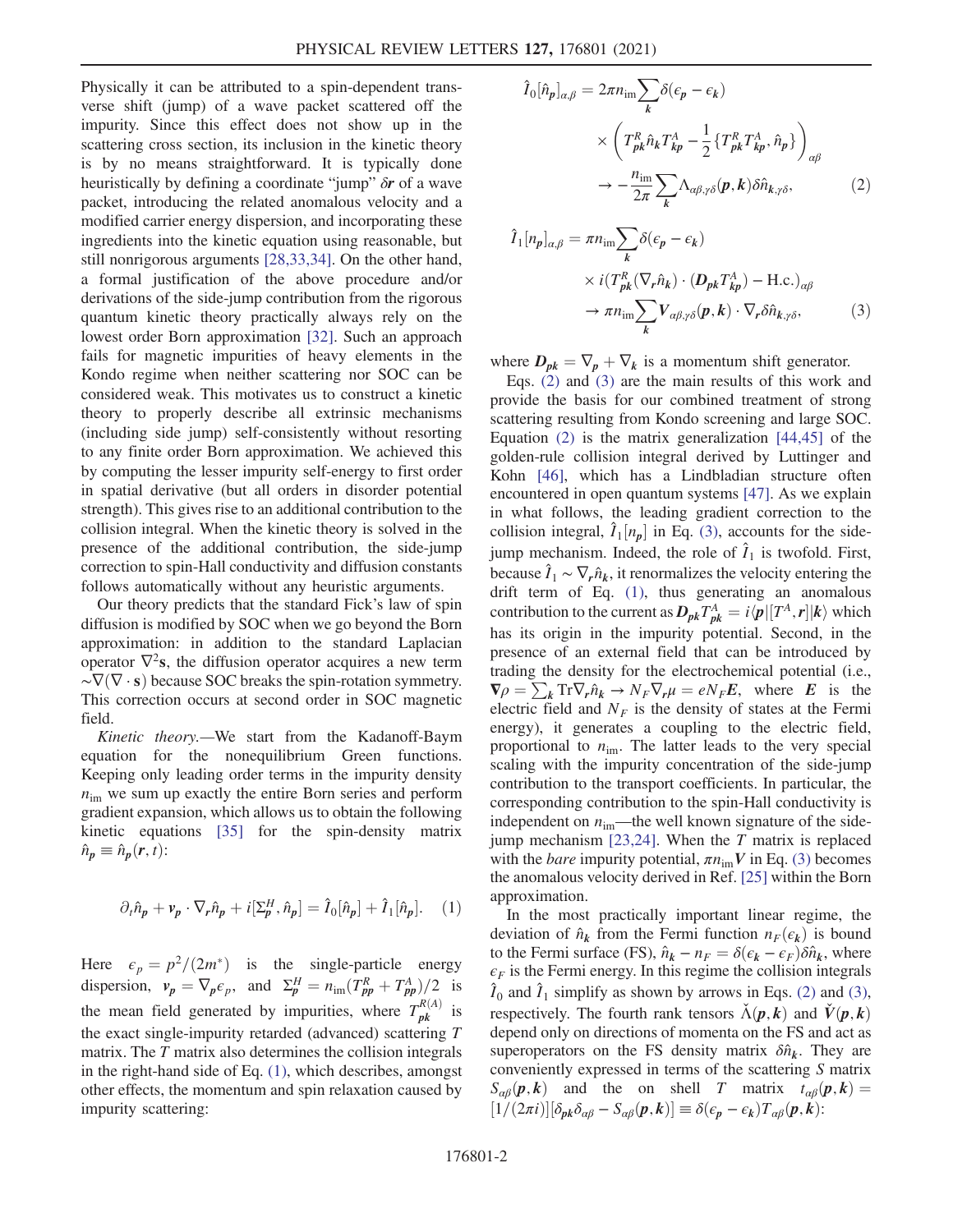$$
\Lambda_{\alpha\beta,\gamma\delta}(\boldsymbol{p},\boldsymbol{k}) = \delta_{\boldsymbol{p}\boldsymbol{k}} \delta_{\alpha\gamma} \delta_{\beta\delta} - S_{\alpha\gamma}(\boldsymbol{p},\boldsymbol{k}) S_{\beta\delta}^*(\boldsymbol{p},\boldsymbol{k}), \qquad (4)
$$

<span id="page-2-0"></span>
$$
V_{\alpha\beta,\gamma\delta}(\boldsymbol{p},\boldsymbol{k})=t_{\alpha\gamma}(\boldsymbol{p},\boldsymbol{k})i(\vec{D}_{\boldsymbol{p}\boldsymbol{k}}-\tilde{D}_{\boldsymbol{p}\boldsymbol{k}})t_{\beta\delta}^*(\boldsymbol{p},\boldsymbol{k}).\qquad(5)
$$

 $\Lambda_{\alpha\beta,\gamma\delta}$  has a typical form of a relaxation superoperator commonly used to describe spin decoherence in atoms and molecules [[48](#page-5-18),[49](#page-5-19)]. The vector-valued "velocity superoperator"  $V_{\alpha\beta,\gamma\delta}$  is related to the momentum gradient of the scattering phase and thus to the coordinate shift of the scattered wave packet. In fact, Eqs. [\(5\)](#page-2-0) and [\(3\)](#page-1-2) provide a precise nonperturbative definition of the side-jump process and clarify the way it enters a consistent quantum kinetic theory.

<span id="page-2-1"></span>Diffusive limit.—In a typical transport situation the momentum relaxation length (mean free path) is much shorter than characteristic scales of space inhomogeneities. In this so-called diffusive regime the distribution function  $\delta \hat{n}_k$  becomes almost isotropic and is fully determined by its 0th  $\sum_{k} \delta \hat{n}_{k}$  and first  $\sum_{k} k \delta \hat{n}_{k}$  moments:

$$
N_F \delta \hat{n}_k \approx \rho \mathbb{1} + s_a \sigma_a + 3k_i (g_{i0} \mathbb{1} + g_{ia} \sigma_a) v_F^{-1}, \quad (6)
$$

where  $\sigma_a$  are Pauli matrices, 1 is a 2 × 2 unit matrix,  $N_F$  $(v_F)$  is the density of states (Fermi velocity) at the FS,  $\rho$  and s are the charge and spin densities, and  $g_{i0}$  and  $g_{ia}$  are charge and spin parts of the first moment. By substituting Eq. [\(6\)](#page-2-1) into the kinetic equation and taking its 0th and first moments we arrive at a system of equations coupled by the moments of superoperators  $\tilde{\Lambda}$  and  $\tilde{V}$ . Then, elimination of  $g_{i0}$  and  $g_{ia}$  yields a closed set of equations of motion for  $\rho$ and s—the charge-spin diffusion equations which we now derive explicitly.

To be specific, we assume isotropic disorder potential which leads to a  $T$  matrix that is invariant under timereversal, parity and the full spin-orbit rotations [[50](#page-5-20)]. With these assumptions, we diagonalized the kinetic equation by taking suitable linear combinations of the ansatz [rhs of Eq. [\(6\)](#page-2-1)], and a solution can be obtained without assuming the collision integral is small (see the Supplemental Material Ref. [[35](#page-5-13)] for full details). The 0th moment of the kinetic equation yields the charge and spin continuity equations

<span id="page-2-2"></span>
$$
\partial_t \rho + \partial_j J_j = 0, \qquad \partial_t s_b + \partial_j J_{jb} = -s_b/\tau_s, \quad (7)
$$

where the charge  $J_i$  and spin  $J_{ib}$  currents are linear combinations of the charge and spin first moments of  $\delta \hat{n}_k$  [[35](#page-5-13)]. The spin relaxation time  $\tau_s$  in Eq. [\(7\)](#page-2-2) is determined by the angular average of the relaxation superoperator  $\check{\Lambda}$ ,  $\tau_s^{-1} \sim n_{\text{im}} \text{tr} \langle \sigma_a \check{\Lambda} \sigma_a \rangle$ .<br>By taking the first moment of

<span id="page-2-3"></span>By taking the first moment of the kinetic equation, and solving it for the first moments of  $\delta \hat{n}_k$ , we relate the currents to charge and spin-density gradients [\[35\]](#page-5-13):

$$
\mathbb{J}_j = -D_c \partial_j \rho - D\theta_{\mathrm{SH}} \epsilon_{jka} \partial_k s_a \tag{8}
$$

<span id="page-2-4"></span>
$$
\mathbb{J}_{jb} = -\sum_{m=0}^{2} D_m P_{jb}^m - D\theta_{\text{SH}} \epsilon_{jkb} \partial_k \rho, \tag{9}
$$

where  $P_{jb}^{m}$  are irreducible tensors of spin gradients:

$$
P_{ja}^{m=0} = \frac{1}{3} \delta_{aj} \partial_i s_i, \qquad P_{ja}^{m=1} = \frac{1}{2} (\partial_j s_a - \partial_a s_j),
$$
  

$$
P_{ja}^{m=2} = \frac{1}{2} (\partial_j s_a + \partial_a s_j) - \frac{1}{3} \delta_{aj} \partial_i s_i
$$
 (10)

The diffusion currents are parameterized by the spin-Hall angle  $\theta_{\rm SH}$ , the charge diffusion constant  $D_c$  and three spin diffusion constants  $D_m$ , which are related to different angular averages of the superoperators  $\Lambda$  and  $\dot{V}$  [\[35\]](#page-5-13),

$$
\theta_{\rm SH} = \frac{(1 - \Omega_c - \Omega_1)\theta_{\rm sk} - \Omega_{\rm cs} - \Omega_{\rm sc}\gamma_1}{\gamma_1 + 2\theta_{\rm sk}^2} \tag{11}
$$

$$
D_c = D \frac{\gamma_1 (1 - 2\Omega_c) + 4\theta_{sk} \Omega_{cs}}{\gamma_1 + 2\theta_{sk}^2}
$$
(12)

$$
D_1 = D \frac{(1 - 2\Omega_1) + 4\theta_{sk}\Omega_{sc}}{\gamma_1 + 2\theta_{sk}^2}
$$
 (13)

$$
D_m = D(1 - 2\Omega_m)/\gamma_m, \qquad m = 0, 2 \tag{14}
$$

Here the coefficients  $\Omega_c$ ,  $\Omega_m$ ,  $\Omega_{cs}$  and  $\Omega_{sc}$  are generated by the velocity superoperator  $\dot{V}$ , e.g.,  $\Omega_{\rm sc} \sim n_{\rm im} \text{tr} \langle \sigma \cdot (k \times$  $V$ <sup> $\parallel$ </sup>)<sup>1</sup>. Physically,  $\Omega_c$  and  $\Omega_m$  renormalize the effective charge and spin velocities, while  $\Omega_{\text{cs}}$  and  $\Omega_{\text{sc}}$  account for the side-jump mechanism of the charge-to-spin conversion. Finally,  $D = \frac{1}{3} v_F^2 \tau_{tr}$ ,  $\gamma_m$ , and  $\theta_{sk}$ , together with  $\tau_s$  in Eq. [\(7\)](#page-2-2) parametrize the superoperator  $\tilde{\Lambda}$ . The explicit formula for all these coefficients are provided in the Supplemental Material [\[35](#page-5-13)].

The above expressions provide the complete solution to kinetic theory in the diffusive limit. Equations [\(7\)](#page-2-2), [\(8\),](#page-2-3) and [\(9\)](#page-2-4) describe the diffusion of spin and charge for any value of single-impurity potential strength in the dilute limit. The linear response to an external field can be read off from the diffusion equations using the Einstein relation, i.e., by introducing an electric field as described under Eq. [\(3\)](#page-1-2), both the charge and the transverse spin-Hall conductivity can be obtained from Eqs. [\(8\)](#page-2-3) and [\(9\)](#page-2-4), which yields  $\sigma_c =$  $e^2D_cN_F$  and  $\sigma_{\text{SH}} = eD\theta_{\text{SH}}N_F$ .

<span id="page-2-5"></span>Instead of writing the spin current in terms of the coefficients  $D_m$ , it is also instructive to separate explicitly the divergenceless part of  $\mathbb{J}_{ib}$  and rewrite Eq. [\(9\)](#page-2-4) as follows:

$$
\mathbb{J}_{jb} = -D_s^T \partial_j s_b - (D_s^L - D_s^T) \partial_b s_j
$$

$$
-\kappa (\partial_b s_j - \delta_{jb} \partial_k s_k) - D\theta_{SH} \epsilon_{jkb} \partial_k \rho,
$$
(15)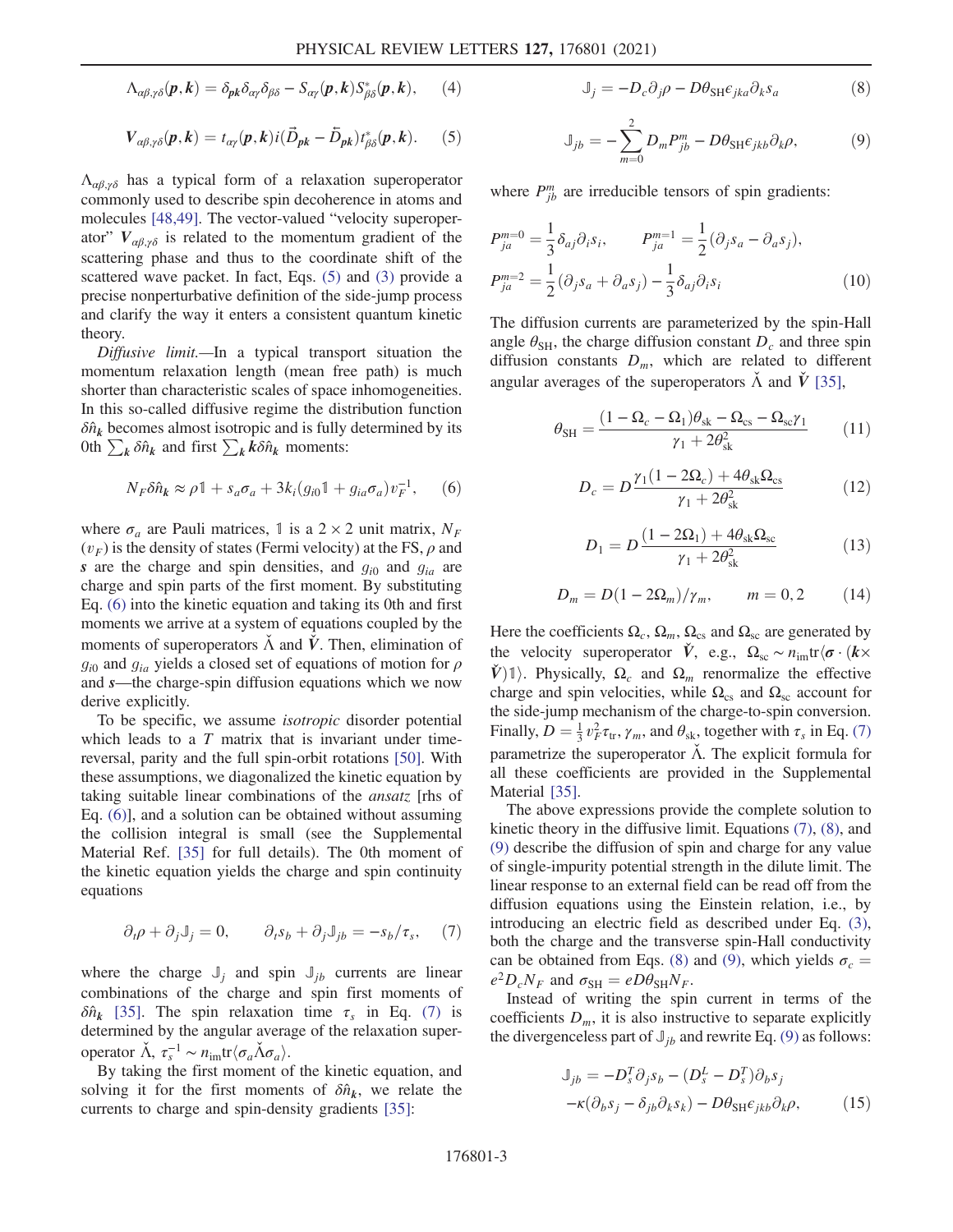where  $D_s^T = (D_1 + D_2)/2$ ,  $D_s^T = (D_0 + 2D_2)/3$ , and<br> $\kappa = (D_0 - D_2)/3$ . The third term entering this equation  $\kappa = (D_2 - D_0)/3$ . The third term entering this equation with the coefficient  $\kappa$  is the "swapping current" predicted in [\[44\]](#page-5-14). Since the swapping current and the spin-Hall current have zero divergence, only the first line in Eq.  $(15)$ contributes to the bulk spin diffusion equation,

<span id="page-3-4"></span>
$$
\partial_t \mathbf{s} - D_s^T \nabla^2 \mathbf{s} - (D_s^L - D_s^T) \nabla (\nabla \cdot \mathbf{s}) = -\mathbf{s} / \tau_s. \tag{16}
$$

Besides the usual Fick's term  $\sim \nabla^2 s$  [[51](#page-5-21),[52](#page-5-22)], the diffusion operator above contains an additional term  $\sim \nabla(\nabla \cdot \mathbf{s})$  that breaks the spin-rotation symmetry while preserving the full space+spin-rotation invariance respected by SOC. Physically, the new term leads to different diffusion laws for the transverse  $s^T$  (with  $\nabla \cdot s^T = 0$ ) and longitudinal  $s^L$ (with  $\nabla \times s^L = 0$ ) components of the spin density. In fact,  $D_s^T$  and  $D_s^L$  are the diffusion constant for  $s^T$  and  $s^L$ , respectively. To the leading order in SOC, we find  $D_s^L \approx D_s^T$ , so a sufficiently large SOC is needed to make the effect observable as we discuss next.

Quantum impurity model.—We now use a simple quantum impurity model [[35](#page-5-13)] to demonstrate the effect of Kondo screening on spin-Hall conductivity  $\sigma_{\text{SH}}$  and the anisotropic spin diffusion parameter  $D_s^L/D_s^T$ . This model is intended to capture some of the basic features of the Ce impurities in the Kondo-screened regime in dilute alloys such as  $Ce_x La_{1-x}Cu_6$  with  $x < 0.7$  [\[36](#page-5-23)[,53\]](#page-5-24). Since Cu has negligible SOC, we can use Eq. [\(1\)](#page-1-0) to describe (extrinsic) spin transport in this alloy. The ground state of a single  $f$ electron in the Ce atom is a doublet which is separated by  $~\sim$ 100 K from a quartet [[36](#page-5-23),[53](#page-5-24)] due to the crystal environment. We model this low-lying multiplet structure using a  $l = 1$  orbital that is split by an effective SOC into a doublet with  $j = 1/2$  and a quartet with  $j = 3/2$ , as shown in Fig. [1](#page-3-0). Thus, we find that, contrary to conventional wisdom [\[23\]](#page-5-6), the spin-Hall conductivity arises entirely from the

<span id="page-3-0"></span>

FIG. 1. Sketch of the minimal quantum impurity model to which we have applied our kinetic theory. The impurity contains a single electron in an  $l = 1$  orbital that, by virtue of strong spinorbit coupling, splits into a  $j = 1/2$  doublet and a  $j = 3/2$ quartet. Strong electron correlation leads to the formation of a local moment. Kondo screening of the latter by the conduction electrons induces a scattering phase shift  $\eta_1 = \pi/2$  at the Fermi energy. See the Supplemental Material [\[35\]](#page-5-13) for a detailed explanation of how this model captures some essential features of Ce impurities in alloys like  $Ce_xLa_{1-x}Cu_6$  for  $x < 0.7$ .

side-jump mechanism when the T matrix is dominated by a single non s-wave scattering channel.

In the Kondo-screened regime (i.e.,  $T \ll T_K \sim 1$  K), the on shell  $T$  matrix at the FS of this quantum impurity model can be derived using standard many-body technique described in the Supplemental Material Ref. [[35](#page-5-13)], and the result is

<span id="page-3-3"></span>
$$
\hat{T}_{kp}^R = -\frac{e^{i\eta_0} \sin \eta_0 + (e^{i\eta_1} \sin \eta_1 + 2e^{i\eta_2} \sin \eta_2)\hat{\boldsymbol{p}} \cdot \hat{\boldsymbol{k}}}{\pi N_F} - \left[\frac{e^{i\eta_1} \sin \eta_1 - e^{i\eta_2} \sin \eta_2}{\pi N_F}\right] i(\hat{\boldsymbol{k}} \times \hat{\boldsymbol{p}}) \cdot \boldsymbol{\sigma}.
$$
\n(17)

Here  $\eta_1$  ( $\eta_2$ ) represents the scattering phase shifts of the  $l = 1, j = 1/2,$  and  $(l = 1, j = 3/2)$  channel shown in Fig. [1](#page-3-0);  $\eta_0$  is the phase shift of the usual s wave  $l = 0$ ,  $j = 1/2$  channel. The doublet ground state of Ce is Kondoscreened, and therefore Ce behaves as a nonmagnetic scatterer that induces a resonant scattering phase shift. Thus, in our model conduction electrons undergo the strongest scattering in the  $\eta_1$  channel for which  $\eta_1 = \pi/2$ . If we set  $\eta_0 = \eta_2 = 0$ , then  $\theta_{\text{SH}} = -\Omega_{\text{cs}} - \Omega_{\text{sc}}$ , which yields a spin-Hall conductivity that arises entirely from the side-jump mechanism:

<span id="page-3-1"></span>
$$
\sigma_{\text{SH}} = -\frac{eD(\Omega_{\text{cs}} + \Omega_{\text{sc}})N_F}{\hbar} = \frac{4}{9\pi^2} \frac{ek_F}{\hbar}.
$$
 (18)

We have reintroduced  $\hbar$  above. It is interesting to point out in the single scattering channel limit,  $\sigma_{SH}$  does not depend on the impurity density and the specific value of  $\eta_1$ . This is because the  $n_{\text{im}}$  and  $n_1$  dependence of  $D = \frac{1}{3} v_F^2 \tau_{tr} \propto$  $(n_{\text{im}} \sin^2 \eta_1)^{-1}$  is exactly canceled by  $\theta_{\text{SH}} \propto \Omega_{\text{cs}} \propto$  $n_{\text{im}}\sin^2\eta_1$ . Importantly, unlike the case of ordinary impurities with  $d$  orbitals [\[33](#page-5-11)[,54,](#page-5-25)[55](#page-6-0)] where the relationship between  $\eta_1$  and  $\eta_2$  is determined by SOC, in our model  $\eta_1 = \pi/2$  is determined by the Kondo screening. For three scattering channels,  $\sigma_{\text{SH}}$  is a complicated function of the phase shifts  $\eta_0$ ,  $\eta_1$ , and  $\eta_2$ . For  $\eta_0$ ,  $\eta_2 \ll 1$  channels weakly coupled to the Kondo-screened  $\eta_1 = \pi/2$  channel, we find that Eq. [\(18\)](#page-3-1) receives a skew scattering contribution:

<span id="page-3-2"></span>
$$
\sigma_{\text{SH}}^{\text{sk}} \simeq -\frac{\eta_0}{12\pi} \left( \frac{n_c}{n_{\text{im}}} \right) \left( \frac{ek_F}{\hbar} \right),\tag{19}
$$

where  $n_c = k_f^3/3\pi^2$  is the carrier density. The ratio of<br>Eq. (18) to Eq. (19) is  $\approx 2n^{-1}(n_c/n)$ . Numerically Eq. [\(18\)](#page-3-1) to Eq. [\(19\)](#page-3-2) is  $\approx 2\eta_0^{-1}(n_{\rm im}/n_c)$ . Numerically,  $e\sigma_{\text{SH}}^{sJ} \simeq 2.72 \times 10^{-6} k_F \text{Ohm}^{-1}$ . If we use the standard estimate for  $\eta_0 \approx 0.1$  [[19](#page-5-2),[20](#page-5-3)[,33\]](#page-5-11), then Eq. [\(18\)](#page-3-1) becomes comparable in magnitude to  $\sigma_{\text{SH}}^{\text{sk}}$  for  $n_{\text{im}}/n_c \simeq 5\%$ , for which the resistivity still shows the low temperature saturation characteristic of isolated Kondo-screened impurities. [[22](#page-5-5)].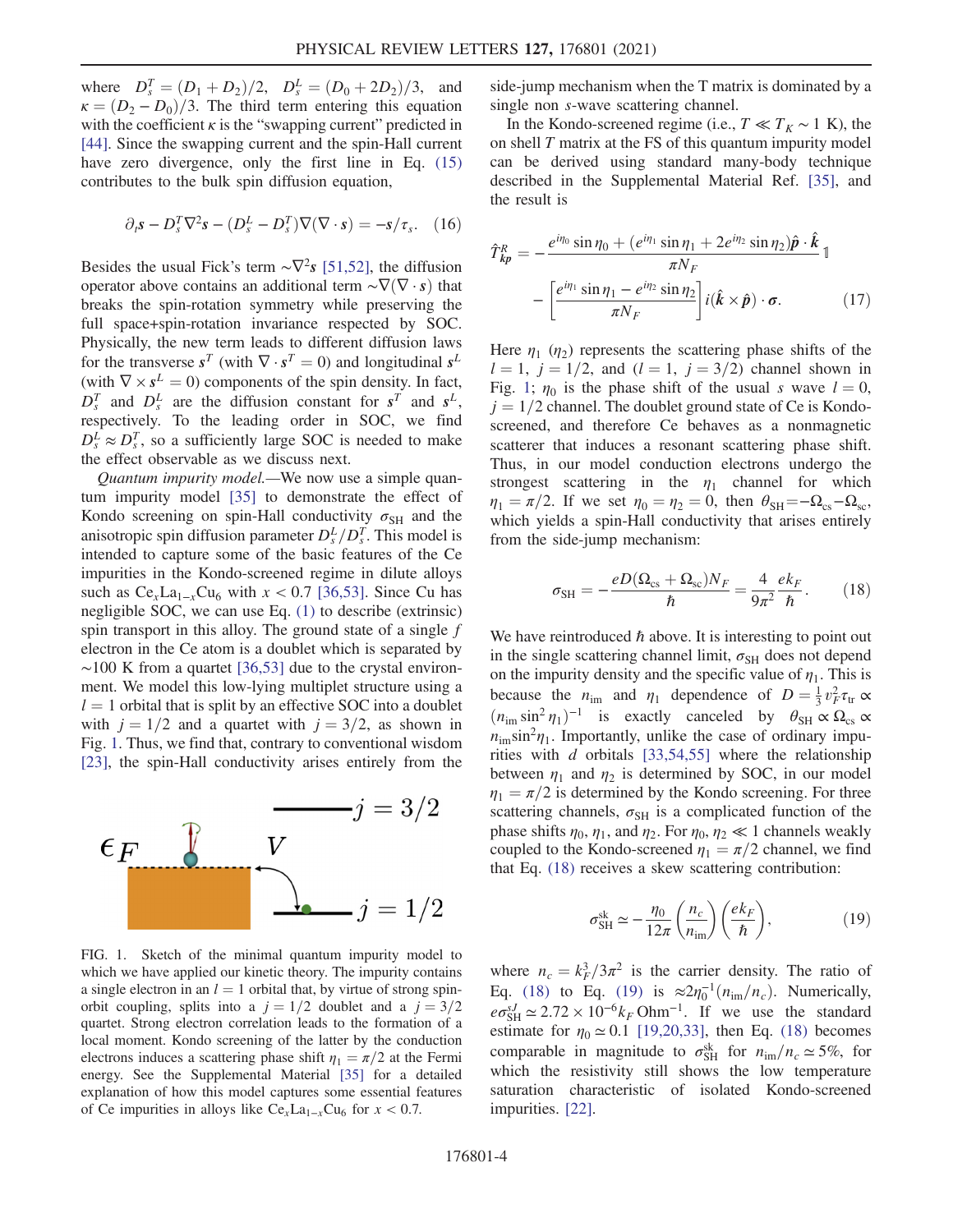<span id="page-4-6"></span>Finally, let us compute the correction to the naïve Fick's law by calculating the deviation of  $D_s^L/D_s^T$  from unity. In the limit where the doublet is Kondo screened  $\eta_1 = \pi/2$ , and the other two orbitals are weakly coupled (i.e.  $|\eta_0|$ ,  $|\eta_2| \ll 1$ ), we obtain

$$
\frac{D_s^L}{D_s^T} \simeq 1 - \frac{8n_i}{3\pi n_c} \left(\frac{\eta_0}{3} + \eta_2\right) + \frac{4\eta_0^2}{9}.
$$
 (20)

It is interesting to point out that  $(D_s^L/D_s^T) - 1 \propto B^2$  where  $B$  is the sound magnetic field defined by the source  $B$  is the spin-orbit magnetic field defined by the square bracket in Eq. [\(17\)](#page-3-3). When we assume all the phase shifts are small, i.e.,  $|\eta_{0,1,2}| \ll 1$ , the leading corrections to  $D_s^L/D_s^T$ <br>are third order in the phase shifts so the spin anisotropy are third order in the phase shifts so the spin anisotropy cannot be captured by the first Born approximation.

Equations  $(16)$ ,  $(18)$ , and  $(20)$  demonstrate that spincharge conversion mechanisms can be both quantitatively and qualitatively modified as a consequence of the strong scattering induced in one of the scattering channels by Kondo screening [[56](#page-6-1)].

Summary and discussion.—We have developed a kinetic theory that provides a general framework to study spin transport in alloys containing dilute random ensembles of impurities with  $d$  and  $f$  orbitals. Scattering with such impurities is treated nonperturbatively, allowing us to deal with the strong scattering of conduction electrons on the Fermi surface coupled with strong local spin orbit (SOC). We have reported an analytical solution of the kinetic equations for a rotationally invariant system and applied it to simple quantum impurity model designed to capture the essential features of (Kondo-screened) Cerium impurities in alloys such as  $Ce_x La_{1-x}Cu_6$  with  $x < 0.7$ . We find the combination of strong scattering andlocal SOCleadto alarge contribution to the spin-Hall conductivity  $\sigma_{SH}$  that stems entirely from the side jump and in the limit where interference with other channels can be neglected takes a value that depends only on the Fermi wave number. In addition, our nonperturbative treatment of impurity scattering allows us to show that the spin diffusion coefficients is spin anisotropic.

The above predictions can be readily tested in spin-valve devices where the spin current is injected from a ferromagnetic contact along different directions, thus allowing one to measure the different spin diffusion lengths associated with to  $D_s^{L,T}$  as well as the spin-Hall conductivity  $\sigma_{\text{SH}}$ . When the injected spin is polarized in the direction parallel (perpendicular) to the direction of the current, it measures the longitudinal  $D_s^L$  (transverse  $D_s^T$ ) spin diffusion constant. Because of SOC,  $D_s^L \neq D_s^L$ , and this will be the most direct test of our theoretical predictions.

C. H. acknowledges useful discussion with Nemin Wei and Qian Niu. C. H. thanks Donostia International Physics Center for hospitality and acknowledges support from Spanish Ministerio de Ciencia, Innovación y Universidades (MICINN) (Project No. FIS2017-82804-P). I. V. T. acknowledges

support by Grupos Consolidados UPV/EHU del Gobierno Vasco (Grant No. IT1249-19). M. A. C. acknowledges the support of Ikerbasque (Basque Foundation for Science). The work of M. A. C. was also carried out by joint research in the International Research Unit of Quantum Information, Kyoto University.

- <span id="page-4-0"></span>[1] W. Witczak-Krempa, G. Chen, Y. B. Kim, and L. Balents, Correlated quantum phenomena in the strong spin-orbit regime, [Annu. Rev. Condens. Matter Phys.](https://doi.org/10.1146/annurev-conmatphys-020911-125138) 5, 57 (2014).
- [2] M. Dzero, K. Sun, V. Galitski, and P. Coleman, Topological Kondo Insulators, Phys. Rev. Lett. 104[, 106408 \(2010\)](https://doi.org/10.1103/PhysRevLett.104.106408).
- [3] G. Jackeli and G. Khaliullin, Mott insulators in the Strong Spin-Orbit Coupling Limit: From Heisenberg to a Quantum Compass and Kitaev Models, [Phys. Rev. Lett.](https://doi.org/10.1103/PhysRevLett.102.017205) 102, 017205 [\(2009\).](https://doi.org/10.1103/PhysRevLett.102.017205)
- [4] S. Raghu, X.-L. Qi, C. Honerkamp, and S.-C. Zhang, Topological Mott Insulators, [Phys. Rev. Lett.](https://doi.org/10.1103/PhysRevLett.100.156401) 100, [156401 \(2008\).](https://doi.org/10.1103/PhysRevLett.100.156401)
- [5] I. F. Herbut and L. Janssen, Topological Mott Insulator in Three-Dimensional Systems with Quadratic Band Touching, Phys. Rev. Lett. 113[, 106401 \(2014\).](https://doi.org/10.1103/PhysRevLett.113.106401)
- [6] M. Dzero, K. Sun, P. Coleman, and V. Galitski, Theory of topological Kondo insulators, [Phys. Rev. B](https://doi.org/10.1103/PhysRevB.85.045130) 85, 045130 [\(2012\).](https://doi.org/10.1103/PhysRevB.85.045130)
- <span id="page-4-1"></span>[7] M. Dzero, J. Xia, V. Galitski, and P. Coleman, Topological Kondo insulators, [Annu. Rev. Condens. Matter Phys.](https://doi.org/10.1146/annurev-conmatphys-031214-014749) 7, 249 [\(2016\).](https://doi.org/10.1146/annurev-conmatphys-031214-014749)
- <span id="page-4-2"></span>[8] S. Bader and S. Parkin, Spintronics, [Annu. Rev. Condens.](https://doi.org/10.1146/annurev-conmatphys-070909-104123) [Matter Phys.](https://doi.org/10.1146/annurev-conmatphys-070909-104123) 1, 71 (2010).
- [9] I. Žutić, J. Fabian, and S. Das Sarma, Spintronics: Fundamentals and applications, [Rev. Mod. Phys.](https://doi.org/10.1103/RevModPhys.76.323) 76, 323 (2004).
- [10] R. Ramaswamy, J. M. Lee, K. Cai, and H. Yang, Recent advances in spin-orbit torques: Moving towards device applications, [Appl. Phys. Rev.](https://doi.org/10.1063/1.5041793) 5, 031107 (2018).
- [11] N. H. D. Khang, Y. Ueda, and P. N. Hai, A conductive topological insulator with large spin-Hall effect for ultralow power spin–orbit torque switching, [Nat. Mater.](https://doi.org/10.1038/s41563-018-0137-y) 17, 808 [\(2018\).](https://doi.org/10.1038/s41563-018-0137-y)
- [12] S. Fukami, C. Zhang, S. DuttaGupta, A. Kurenkov, and H. Ohno, Magnetization switching by spin–orbit torque in an antiferromagnet–ferromagnet bilayer system, [Nat. Mater.](https://doi.org/10.1038/nmat4566) 15[, 535 \(2016\).](https://doi.org/10.1038/nmat4566)
- <span id="page-4-3"></span>[13] Y. Fan, P. Upadhyaya, X. Kou, M. Lang, S. Takei, Z. Wang, J. Tang, L. He, L.-T. Chang, M. Montazeri et al., Magnetization switching through giant spin–orbit torque in a magnetically doped topological insulator heterostructure, Nat. Mater. 13[, 699 \(2014\).](https://doi.org/10.1038/nmat3973)
- <span id="page-4-4"></span>[14] H.-H. Lai, S. E. Grefe, S. Paschen, and Q. Si, Weyl–Kondo semimetal in heavy-fermion systems, [Proc. Natl. Acad. Sci.](https://doi.org/10.1073/pnas.1715851115) U.S.A. 115[, 93 \(2018\)](https://doi.org/10.1073/pnas.1715851115).
- [15] S. Dzsaber, L. Prochaska, A. Sidorenko, G. Eguchi, R. Svagera, M. Waas, A. Prokofiev, Q. Si, and S. Paschen, Kondo Insulator to Semimetal Transformation Tuned by Spin-Orbit Coupling, Phys. Rev. Lett. 118[, 246601 \(2017\).](https://doi.org/10.1103/PhysRevLett.118.246601)
- <span id="page-4-5"></span>[16] S. E. Grefe, H.-H. Lai, S. Paschen, and Q. Si, Weyl-Kondo semimetals in nonsymmorphic systems, [Phys. Rev. B](https://doi.org/10.1103/PhysRevB.101.075138) 101, [075138 \(2020\).](https://doi.org/10.1103/PhysRevB.101.075138)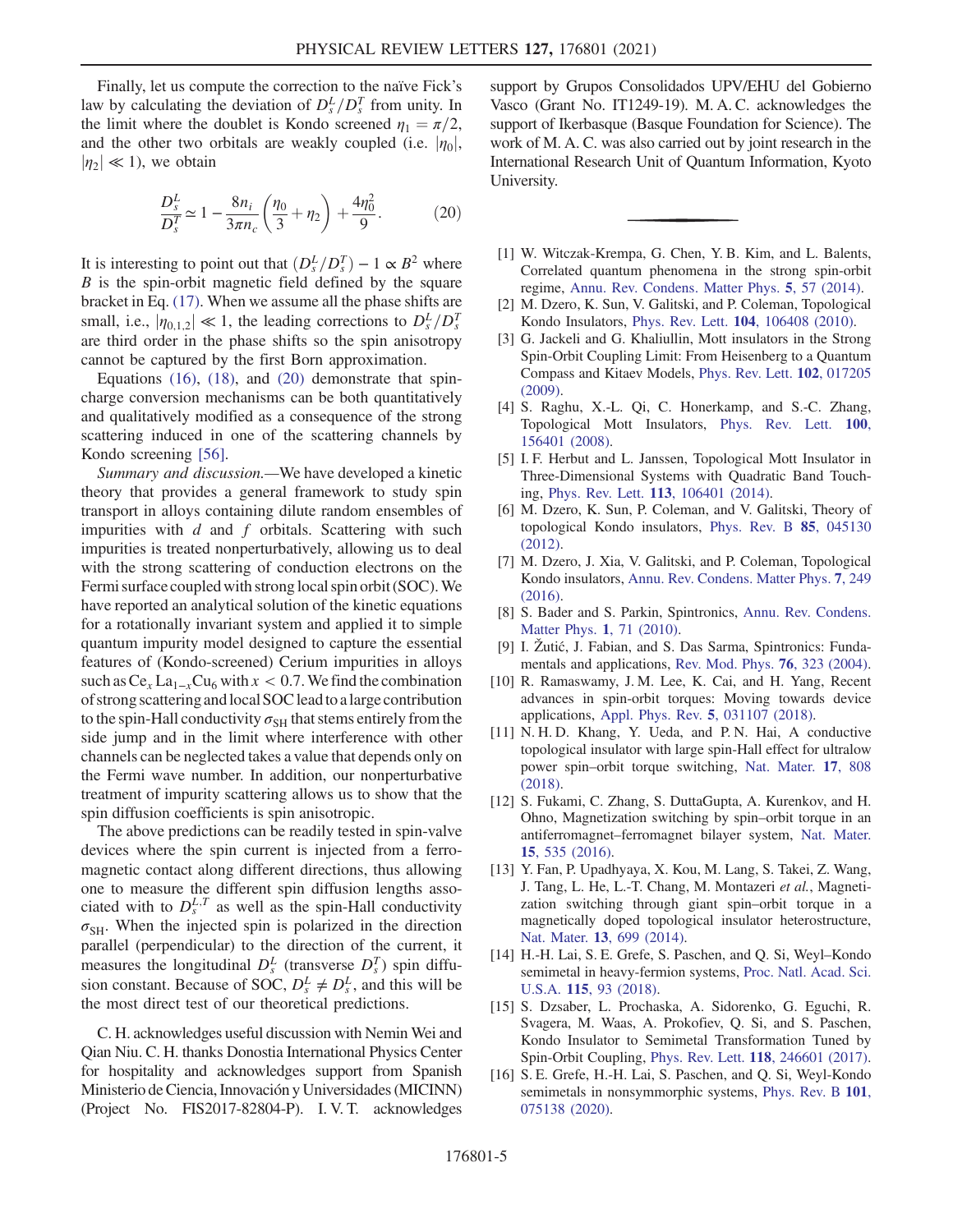- <span id="page-5-0"></span>[17] S. Dzsaber, X. Yan, M. Taupin, G. Eguchi, A. Prokofiev, T. Shiroka, P. Blaha, O. Rubel, S. E. Grefe, H.-H. Lai et al., Giant spontaneous Hall effect in a nonmagnetic weyl-Kondo semimetal, [Proc. Natl. Acad. Sci. U.S.A.](https://doi.org/10.1073/pnas.2013386118) 118, e2013386118 [\(2021\).](https://doi.org/10.1073/pnas.2013386118)
- <span id="page-5-1"></span>[18] T. Seki, Y. Hasegawa, S. Mitani, S. Takahashi, H. Imamura, S. Maekawa, J. Nitta, and K. Takanashi, Giant spin Hall effect in perpendicularly spin-polarized FePt/Au devices, Nat. Mater. 7[, 125 \(2008\).](https://doi.org/10.1038/nmat2098)
- <span id="page-5-2"></span>[19] G.-Y. Guo, S. Maekawa, and N. Nagaosa, Enhanced Spin Hall Effect by Resonant Skew Scattering in the Orbital-Dependent Kondo Effect, [Phys. Rev. Lett.](https://doi.org/10.1103/PhysRevLett.102.036401) 102, 036401 [\(2009\).](https://doi.org/10.1103/PhysRevLett.102.036401)
- <span id="page-5-3"></span>[20] A. B. Shick, J. c. v. Kolorenč, V. Janiš, and A. I. Lichtenstein, Orbital magnetic moment and extrinsic spin Hall effect for iron impurities in gold, Phys. Rev. B 84[, 113112 \(2011\)](https://doi.org/10.1103/PhysRevB.84.113112).
- <span id="page-5-4"></span>[21] S. Takahashi and S. Maekawa, Spin current, spin accumulation and spin Hall effect, [Sci. Technol. Adv. Mater.](https://doi.org/10.1088/1468-6996/9/1/014105) 9, [014105 \(2008\).](https://doi.org/10.1088/1468-6996/9/1/014105)
- <span id="page-5-5"></span>[22] A. Sumiyama, Y. Oda, H. Nagano, Y. Onuki, K. Shibutani, and T. Komatsubara, Coherent Kondo state in a dense Kondo substance:  $Ce_xLa_1 - xCu_6$ , [J. Phys. Soc. Jpn.](https://doi.org/10.1143/JPSJ.55.1294) 55, [1294 \(1986\)](https://doi.org/10.1143/JPSJ.55.1294).
- <span id="page-5-6"></span>[23] N. Nagaosa, J. Sinova, S. Onoda, A. H. MacDonald, and N. P. Ong, Anomalous Hall effect, [Rev. Mod. Phys.](https://doi.org/10.1103/RevModPhys.82.1539) 82, [1539 \(2010\)](https://doi.org/10.1103/RevModPhys.82.1539).
- <span id="page-5-7"></span>[24] J. Sinova, S. O. Valenzuela, J. Wunderlich, C. H. Back, and T. Jungwirth, Spin Hall effects, [Rev. Mod. Phys.](https://doi.org/10.1103/RevModPhys.87.1213) 87, 1213 [\(2015\).](https://doi.org/10.1103/RevModPhys.87.1213)
- <span id="page-5-8"></span>[25] S. K. Lyo and T. Holstein, Side-Jump Mechanism for Ferromagnetic Hall Effect, [Phys. Rev. Lett.](https://doi.org/10.1103/PhysRevLett.29.423) 29, 423 (1972).
- [26] L. Berger, Side-jump mechanism for the Hall effect of ferromagnets, Phys. Rev. B 2[, 4559 \(1970\).](https://doi.org/10.1103/PhysRevB.2.4559)
- [27] P. Nozières and C. Lewiner, A simple theory of the anomalous Hall effect in semiconductors, [J. Phys. II](https://doi.org/10.1051/jphys:019730034010090100) (France) 34[, 901 \(1973\).](https://doi.org/10.1051/jphys:019730034010090100)
- <span id="page-5-10"></span>[28] P. Levy, Extraordinary Hall effect in Kondo-type systems: Contributions from anomalous velocity, [Phys. Rev. B](https://doi.org/10.1103/PhysRevB.38.6779) 38, [6779 \(1988\)](https://doi.org/10.1103/PhysRevB.38.6779).
- [29] W.-K. Tse and S. Das Sarma, Spin Hall Effect in Doped Semiconductor Structures, [Phys. Rev. Lett.](https://doi.org/10.1103/PhysRevLett.96.056601) 96, 056601 [\(2006\).](https://doi.org/10.1103/PhysRevLett.96.056601)
- [30] E. M. Hankiewicz and G. Vignale, Coulomb corrections to the extrinsic spin-Hall effect of a two-dimensional electron gas, Phys. Rev. B 73[, 115339 \(2006\)](https://doi.org/10.1103/PhysRevB.73.115339).
- <span id="page-5-9"></span>[31] N. A. Sinitsyn, Q. Niu, and A. H. MacDonald, Coordinate shift in the semiclassical Boltzmann equation and the anomalous Hall effect, Phys. Rev. B 73[, 075318 \(2006\)](https://doi.org/10.1103/PhysRevB.73.075318).
- [32] D. Culcer, E. M. Hankiewicz, G. Vignale, and R. Winkler, Side jumps in the spin Hall effect: Construction of the Boltzmann collision integral, [Phys. Rev. B](https://doi.org/10.1103/PhysRevB.81.125332) 81, 125332 [\(2010\).](https://doi.org/10.1103/PhysRevB.81.125332)
- <span id="page-5-12"></span><span id="page-5-11"></span>[33] A. Fert and P.M. Levy, Spin Hall Effect Induced by Resonant Scattering on Impurities in Metals, [Phys. Rev.](https://doi.org/10.1103/PhysRevLett.106.157208) Lett. 106[, 157208 \(2011\)](https://doi.org/10.1103/PhysRevLett.106.157208).
- [34] See Ref. [\[35\]](#page-5-13) for a detailed discussion of why the anomalous velocity derived in Ref. [[28](#page-5-10)] is only correct in the Born approximation and for disorder potentials without 'vertex corrections'.
- <span id="page-5-13"></span>[35] See Supplemental Material at [http://link.aps.org/](http://link.aps.org/supplemental/10.1103/PhysRevLett.127.176801) [supplemental/10.1103/PhysRevLett.127.176801](http://link.aps.org/supplemental/10.1103/PhysRevLett.127.176801) for additional details of the calculation and the impurity model and its relation to Refs. [36–43].
- <span id="page-5-23"></span>[36] N. Kawakami and A. Okiji, Magnetoresistance of the heavy-electron Ce compounds, [J. Phys. Soc. Jpn.](https://doi.org/10.1143/JPSJ.55.2114) 55, [2114 \(1986\)](https://doi.org/10.1143/JPSJ.55.2114).
- [37] K. G. Wilson, The renormalization group: Critical phenomena and the Kondo problem, [Rev. Mod. Phys.](https://doi.org/10.1103/RevModPhys.47.773) 47, 773 [\(1975\).](https://doi.org/10.1103/RevModPhys.47.773)
- [38] N. Read and D. Newns, On the solution of the Coqblin-Schrieffer Hamiltonian by the large-N expansion technique, J. Phys. C 16[, 3273 \(1983\).](https://doi.org/10.1088/0022-3719/16/17/014)
- [39] T. A. Costi, Kondo Effect in a Magnetic Field and the Magnetoresistivity of Kondo Alloys, [Phys. Rev. Lett.](https://doi.org/10.1103/PhysRevLett.85.1504) 85, [1504 \(2000\)](https://doi.org/10.1103/PhysRevLett.85.1504).
- [40] P. W. Anderson, Localized magnetic states in metals, [Phys.](https://doi.org/10.1103/PhysRev.124.41) Rev. 124[, 41 \(1961\).](https://doi.org/10.1103/PhysRev.124.41)
- [41] T. Costi, A. Hewson, and V. Zlatic, Transport coefficients of the Anderson model via the numerical renormalization group, [J. Phys. Condens. Matter](https://doi.org/10.1088/0953-8984/6/13/013) 6, 2519 (1994).
- [42] G.D. Mahan, *Many-Particle Physics* (Springer Science & Business Media, New York, 2013).
- [43] D. C. Langreth, Friedel sum rule for Anderson's model of localized impurity states, Phys. Rev. 150[, 516 \(1966\)](https://doi.org/10.1103/PhysRev.150.516).
- <span id="page-5-14"></span>[44] M. B. Lifshits and M. I. Dyakonov, Swapping Spin Currents: Interchanging Spin and Flow Directions, [Phys.](https://doi.org/10.1103/PhysRevLett.103.186601) Rev. Lett. 103[, 186601 \(2009\).](https://doi.org/10.1103/PhysRevLett.103.186601)
- <span id="page-5-15"></span>[45] C. Huang, Y.D. Chong, and M.A. Cazalilla, Direct coupling between charge current and spin polarization by extrinsic mechanisms in graphene, [Phys. Rev. B](https://doi.org/10.1103/PhysRevB.94.085414) 94, [085414 \(2016\).](https://doi.org/10.1103/PhysRevB.94.085414)
- <span id="page-5-16"></span>[46] J. M. Luttinger and W. Kohn, Quantum theory of electrical transport phenomena. II, Phys. Rev. 109[, 1892 \(1958\)](https://doi.org/10.1103/PhysRev.109.1892).
- <span id="page-5-17"></span>[47] H.-P. Breuer, F. Petruccione et al., The Theory of Open Quantum Systems (Oxford University Press, Oxford, United Kingdom, 2002).
- <span id="page-5-18"></span>[48] W.-K. Liu and R. Marcus, On the theory of the relaxation matrix and its application to microwave transient phenomena, [J. Chem. Phys.](https://doi.org/10.1063/1.431055) 63, 272 (1975).
- <span id="page-5-19"></span>[49] M. Dyakonov and V. Perel, Decay of atomic polarization moments, in Proceedings for the 6th International Conference on Atomic Physics Proceedings (Springer, New York, 1979), pp. 410–422.
- <span id="page-5-20"></span>[50] J.R. Taylor, Scattering Theory: The Quantum Theory of Nonrelativistic Collisions (Courier Corporation, New York, 2006).
- <span id="page-5-21"></span>[51] D. A. Abanin, A. V. Shytov, L. S. Levitov, and B. I. Halperin, Nonlocal charge transport mediated by spin diffusion in the spin Hall effect regime, [Phys. Rev. B](https://doi.org/10.1103/PhysRevB.79.035304) 79, 035304 [\(2009\).](https://doi.org/10.1103/PhysRevB.79.035304)
- <span id="page-5-22"></span>[52] C. Huang, Y. D. Chong, and M. A. Cazalilla, Anomalous Nonlocal Resistance and Spin-Charge Conversion Mechanisms in Two-Dimensional Metals, [Phys. Rev. Lett.](https://doi.org/10.1103/PhysRevLett.119.136804) 119, [136804 \(2017\).](https://doi.org/10.1103/PhysRevLett.119.136804)
- <span id="page-5-24"></span>[53] A.-C. Hewson, Kondo Problem to Heavy Fermions (Cambridge University Press, Cambridge, United Kingdom, 1993).
- <span id="page-5-25"></span>[54] Y. Niimi, M. Morota, D. H. Wei, C. Deranlot, M. Basletic, A. Hamzic, A. Fert, and Y. Otani, Extrinsic Spin Hall Effect